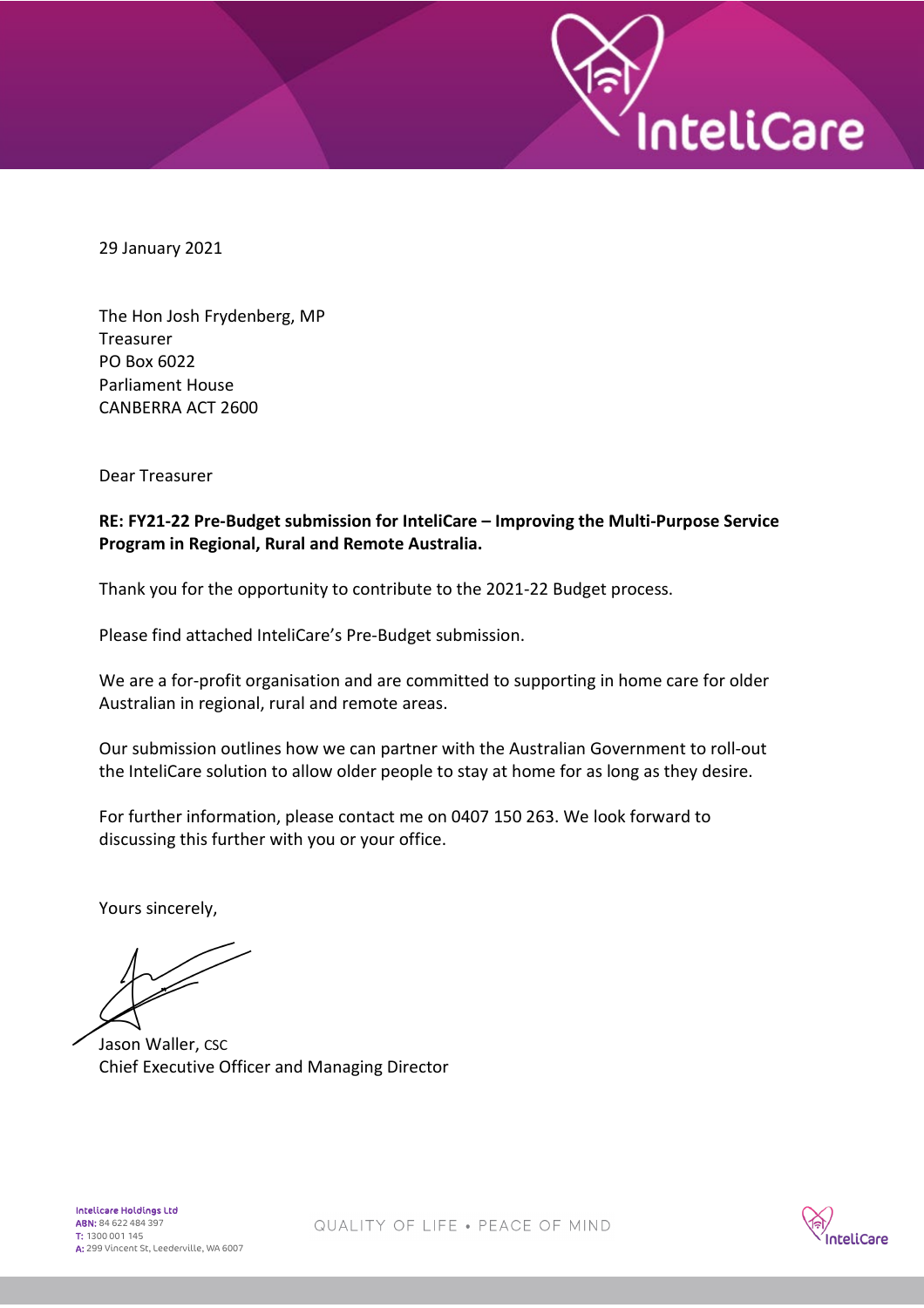

## **2021-22 Federal Pre-Budget Submission**

# **Improving the Multi-Purpose Services Program for Older Australians Living in Regional and Rural Areas**

#### 29 January 2021

#### Recommendations

- 1. A three-year Commonwealth program to fund the purchase and operation of **1,000 InteliCare systems** by MPS will enhance their HCP and CHSP services delivery and meet the Federal Governments objectives. The estimated cost would be **\$4.5 million over three (3) years**. The first systems could be operational immediately to reduce the waiting list, with full deployment occurring over 12 months as further clients are mobilised. In the first instance InteliCare will work with the Commonwealth and MPS to identify needs and opportunities to ensure a targeted deployment to areas of greatest impact.
- 2. There be an evaluation of the impact of Intelicare within regional, rural and remote MPS over the next 12 months, to identify potential efficiencies which may also translate to urban home care.

#### Enhancing the Multi-Purpose Services Program with InteliCare's predictive technology

3. The Multi-Purpose Services (MPS) Program aims to provide integrated health and aged care services to regional and remote communities in areas that cannot support both a separate aged care home and hospital. The objective is to allow older Australians to stay in their own communities as they get older, close to their families and community ties. The MPS Program provides services for most of the Australian continent. Services are found in every state and territory and are almost always provided by state and territory governments.

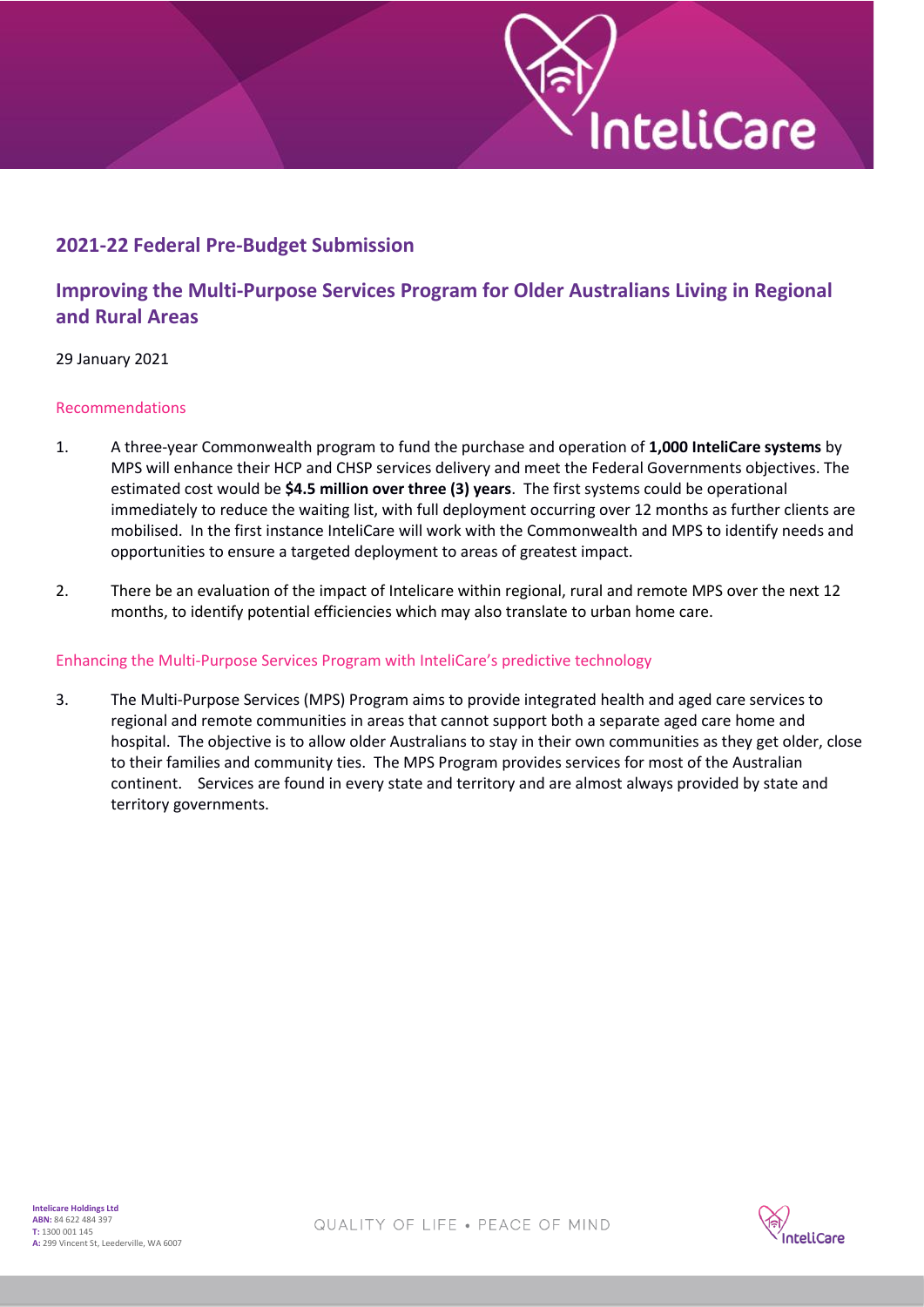

### Multi-Purpose Service Locations Australia (2018)



(Source[: https://www.health.gov.au/sites/default/files/documents/2019/12/multi-purpose-service-locations-multi](https://www.health.gov.au/sites/default/files/documents/2019/12/multi-purpose-service-locations-multi-purpose-service-locations-map_0.pdf)[purpose-service-locations-map\\_0.pdf\)](https://www.health.gov.au/sites/default/files/documents/2019/12/multi-purpose-service-locations-multi-purpose-service-locations-map_0.pdf)

- 4. The Federal Government pays a flexible care subsidy to approved MPS for providing aged care services in some regional and remote areas. This is combined with funding for health services from state and territory governments and allows the best use of limited resources. The funding arrangements between the Commonwealth and the States and Territories are governed by an agreement which currently expires on 30 June 2022.
- 5. In 2019 a review examined whether delivering aged care services in regional and remote areas through MPS was an effective model<sup>1</sup>. The final report contained several recommendations for the program. The Government response to the review was released in April 2020. The Commonwealth accepted Recommendation 6 which called for a funding review to support the "…*delivery of flexible, high quality home care and home-based palliative care and to reducing avoidable residential aged care*." The Government also accepted Recommendation 11 and the call for private provision and consumer choice in HCP.

<sup>1</sup> Australian Government (2020) "*Australian Government Response – MPS Review recommendations*" [https://www.health.gov.au/resources/publications/aged-care-in-mps-response-to-the-australian-government-terms-of](https://www.health.gov.au/resources/publications/aged-care-in-mps-response-to-the-australian-government-terms-of-reference)[reference](https://www.health.gov.au/resources/publications/aged-care-in-mps-response-to-the-australian-government-terms-of-reference)

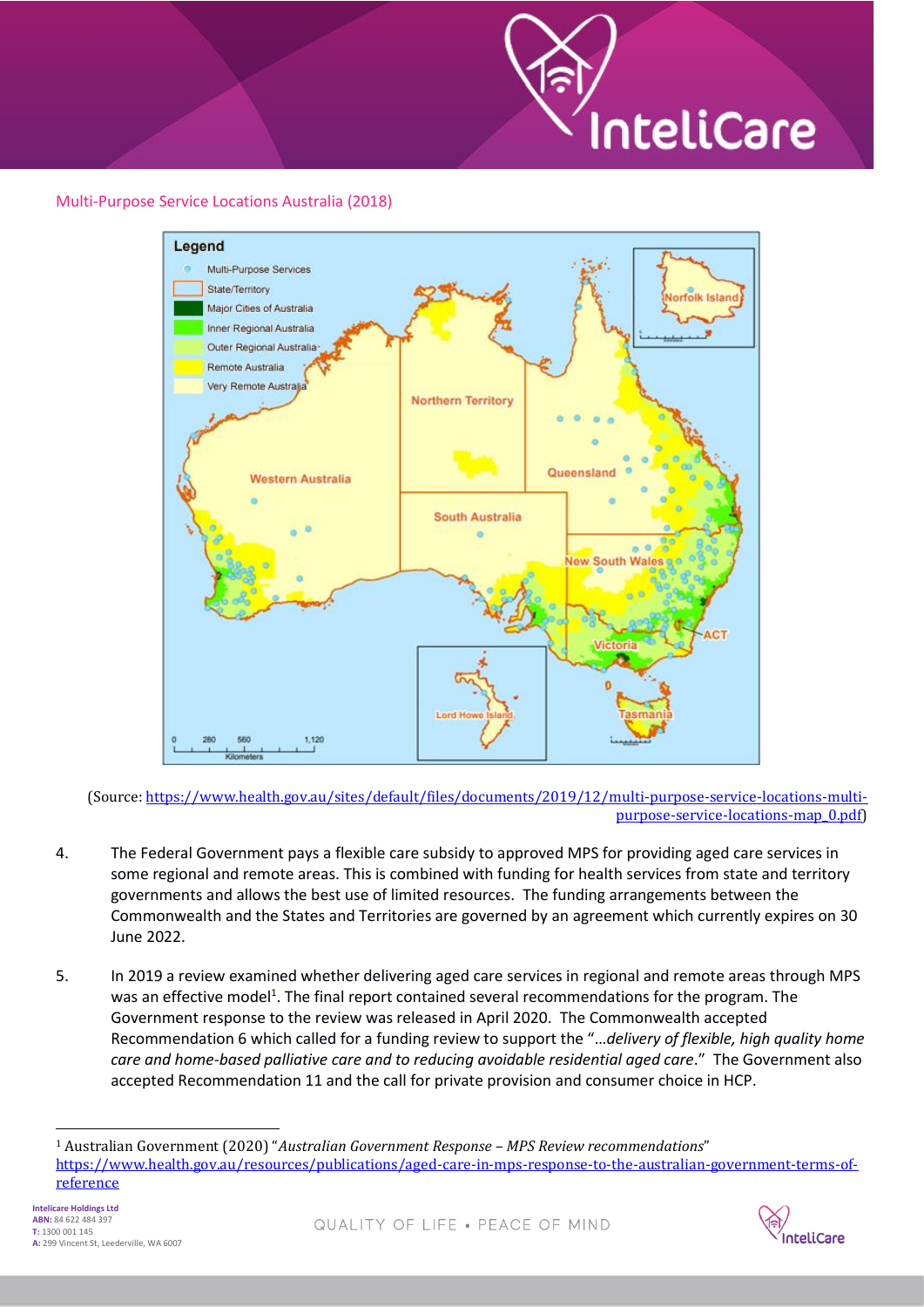6. InteliCare commends the aims and objectives of the MPS Program. We believe it is an equitable and worthwhile program. However, it can be improved. Two pressing priorities are addressing failure to deliver services and consumer choice in the provision of aged care services to older Australians living in regional and remote areas who wish to remain at home for as long as possible.

nteliCare

- 7. The proven InteliCare technology is ideally suited to assist the Federal Government in meeting the primary objective of the MPS Program to provide "innovative, flexible and integrated health and aged care" to Australians living in regional, rural, and remote communities. The technology is an innovative and flexible solution that supports the strong preference for ageing in the local community.
- 8. Further, funding MPS to implement InteliCare Technology will ensure the Commonwealth can successfully implement Recommendation 6 of the MPS Program Review which it has accepted<sup>2</sup>.

#### About InteliCare

- 9. InteliCare Holdings Limited (ACN 622 484 397) is an Australian technology company that has commercialised a smart Internet of Things (IoT) and Artificial Intelligence (AI) predictive monitoring system for use in the aged care and health sectors.
- 10. The company was founded in 2016 following receipt of a \$500k "Royalty for Regions" grant through the Western Australian (WA) Government's Department of Health, with a remit to develop remote monitoring technology to support people at risk (the elderly and disabled), to live independently. InteliCare developed the system over three years, with 25,000+ hours of development, including multiple in-residence trials.
- 11. It subsequently commercialised this technology and delivered systems to the WA Department of Health, WA Department of Communities, a range of aged care organisations (both home care and residential living) and independent customers.
- 12. The unique predictive capability based of AI learning, allows seniors to age in place as they desire, by avoiding unnecessarily early admissions to residential aged age.
- 13. Many seniors across Australia including in regional areas use the InteliCare technology in their homes.

#### How clever technology can be part of the solution

- 14. The InteliCare system is a leading and proven next generation technology and AI based predictive monitoring system that can help patients stay in their own home longer.
- 15. This advanced technology supplants user-activated nurse call services and wearables that are not well adopted by the elderly.
- 16. The InteliCare system identifies deviations from patterns of normal behaviour to predict negative events e.g. falls or reduced nutrition, which if unchecked would usually result in medical intervention and/or a hospital admission. This early intervention has been shown to reduce or prevent hospitalisation, or re-admission to



<sup>2</sup> Australian Government (2020): 2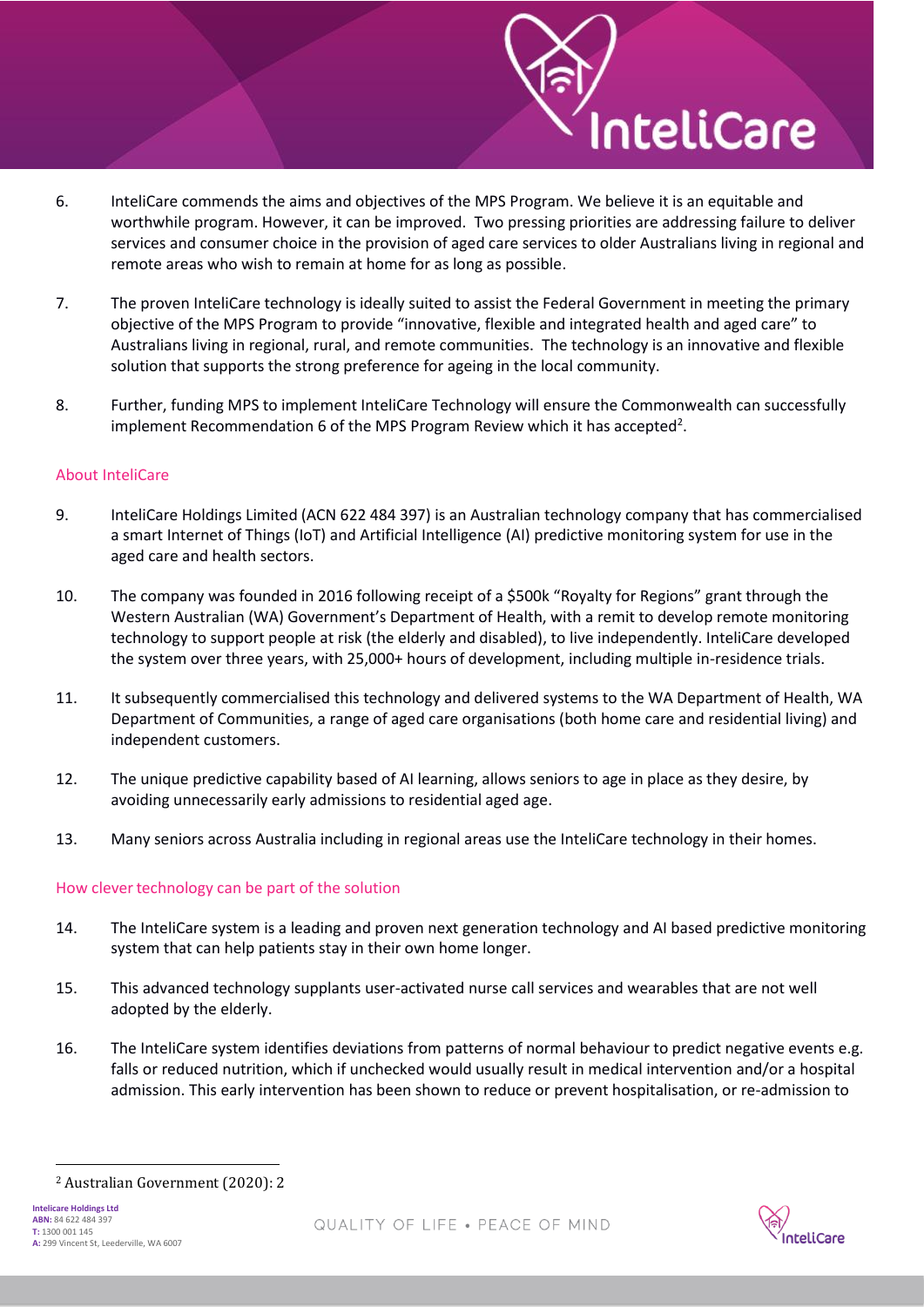hospital. The predictive benefits of InteliCare technology delivers better outcomes for the patient, their loved ones, and the health care system.

nteliCare

- 17. The industry leading AI uses data from non-invasive mon-wearable sensors (IoT data movement, power, door, temperature etc.) to detect changes in an individual's behaviour patterns and provide early warning for family and carers. This is achieved through a smart device application or online portal. The system can be self-installed easily, or installation provided as a service, and is fully transportable and can be used in a range of environments.
- 18. Once installed, the system monitors the individual's domestic behaviour (e.g. sleep, normal household routine, bathroom use and regularity of meal preparation) over a few days. AI continuously detects behaviour trends and sends either a daily "all okay" message, or abnormal event alerts through mobile "push" and text notifications to primary care givers, care service providers and family, with real time feedback. For commercial applications it utilises a cloud-based dashboard to enable care providers to triage multiple residents according to deterioration, based on each resident's data trends.
- 19. The AI learning capability of the monitoring system is predictive allowing early intervention which delivers better health outcomes more efficiently and cost effectively. An overview can be found here: <https://www.youtube.com/watch?v=Mv1g0oAvDuk&t=14s>

#### Addressing Regional and Remote Market Failure

20. In some regional and remote areas there is "market failure" in terms of service providers being available to deliver on the Home Care Package (HCP) component to older Australians wishing to remain in their home and community. As the 2019 Review found:

*"…In many cases, the MPS is the provider of last resort in community aged care where external providers of Home Care Packages (HCP) and Community Home Support Programme (CHSP) are deterred by poor economies of scale and long travel times from regional hubs."<sup>3</sup>*

21. As a result, MPS-based community nurses play a central role in identifying needs, integrating services, and easing transition between homebased and residential care<sup>4</sup>. This can be a financial struggle – the review noting that "*two thirds of the MPS did not use their funding to support aged care for people living in their own home."<sup>5</sup>*

3 Woods, Michael; Edwards, Karen; Naghsh Nejad, Maryam; Haywood, Phil and Wise, Sarah (2019) "*Aged care in MPS: Response to the Australian Government Terms of Reference*" (Sydney, CHERE): 11

<sup>4</sup> Woods et al, 2019: 39

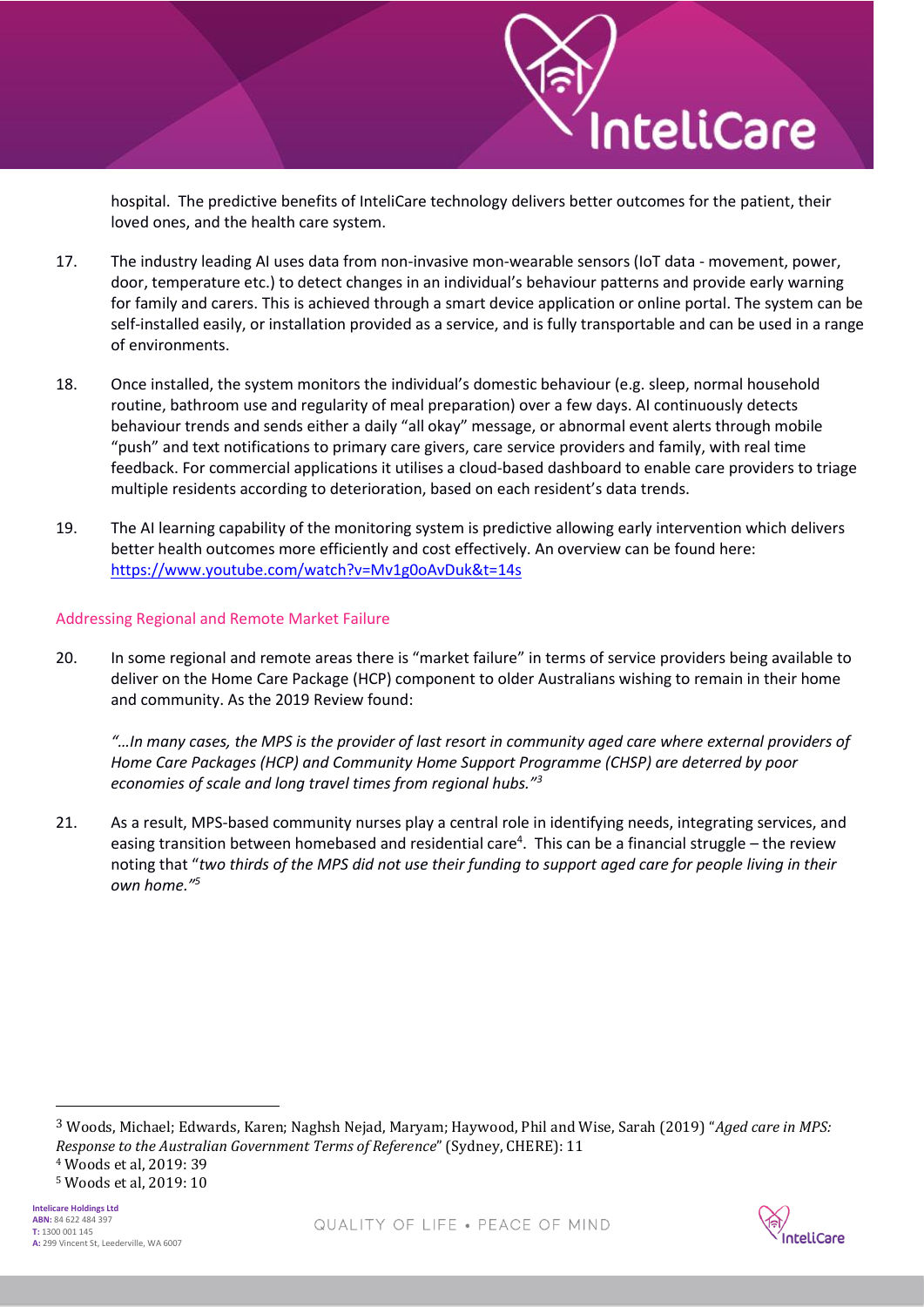22. The InteliCare technology would enable MPS to support regional and remote Australian seniors wishing to live at home independently, by using industry-leading smart sensors and machine learning. The technology would make community nurses more efficient and the program more cost effective. The predictive nature of the technology will also enhance standards of care while permitting clients to remain in their homes, in their communities, for longer.

nteliCare



#### Providing Choice

- 23. Older Australians living in regional and remote areas, who are relying upon an MPS HCP or CHSP aged care service have no choice of provider, as "…*in many cases, the MPS is the provider of last resort*".<sup>6</sup> The Government has agreed in response to the review, to investigate private provision and choice as part of the creation of a single unified system for care of the elderly in their home.
- 24. Additionally, the desired services may not be available. "*One issue repeatedly discussed in case study visits to small or isolated communities was the misalignment between the community-based aged care providers that were advertised on My Aged Care as servicing that town, and the actual provision of care by those providers to eligible and approved individuals in the town*."



<sup>6</sup> Woods et al, 2019: 11